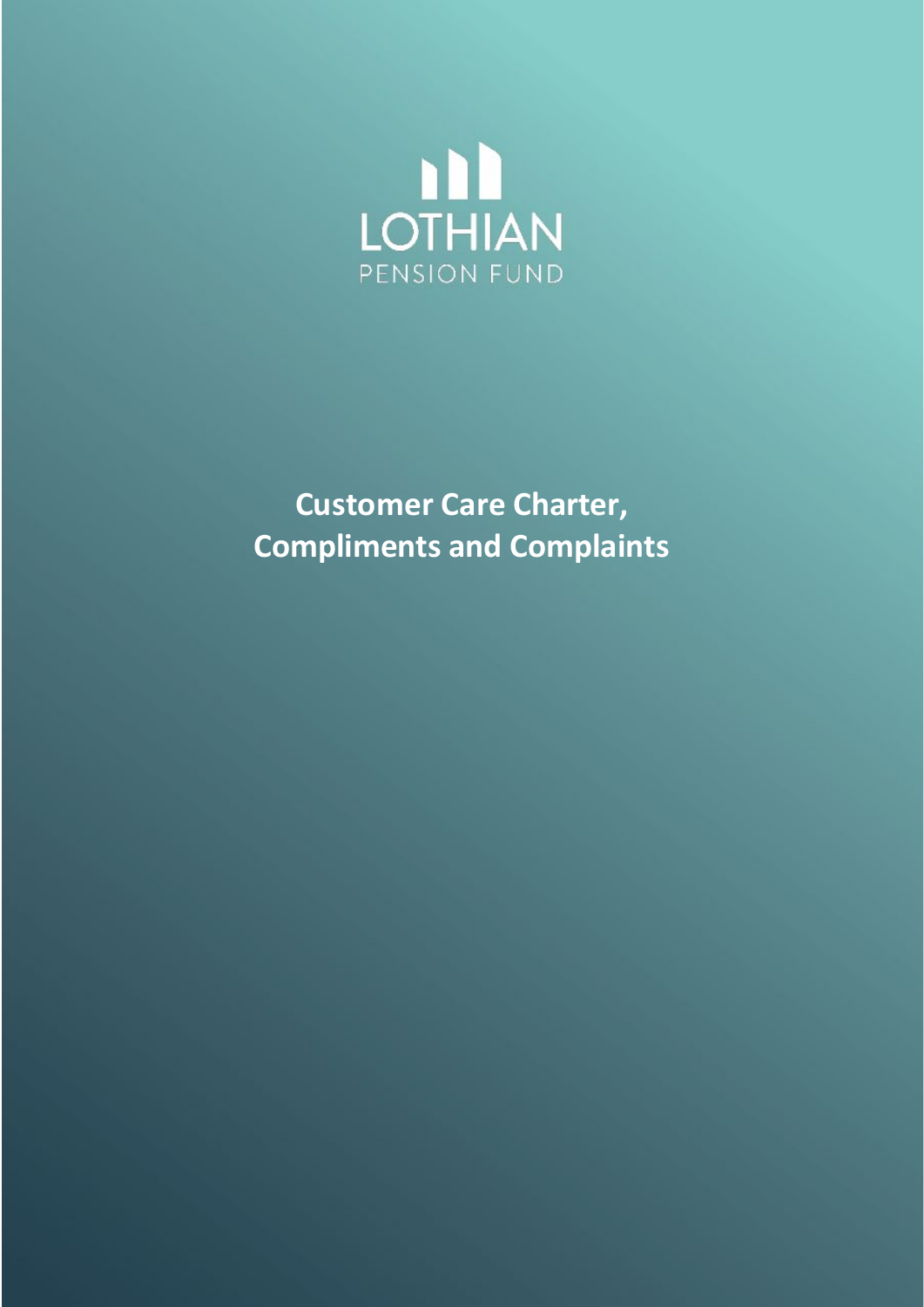# **Customer service standards**

## **Our service standards**

We are dedicated to looking after the pension rights of our scheme members and we have set out standards for the services we provide.

**We aim** to provide the best possible service and when you contact us our staff will:

- deal with you promptly, efficiently and fairly and in an easy to understand way
- let you know our service standards
- get back to you as quickly as possible with information if we can't answer your query on the spot.
- treat you with respect.
- treat you as an individual.

#### **What you can expect from us:**

#### **New members**

#### **Joining the scheme**

- We'll send you confirmation of your membership in the scheme within 20 working days of receiving the information from your employer.
- **Transferring pension in**
- If you choose to defer your decision on transferring pension in, we'll send you one reminder before the deadline for a decision.
- We'll tell you what scheme membership your previous pension would buy within 10 working days of us receiving the information.

#### **Current members**

- We'll send you a newsletter to the address provided by your employer. The newsletter will let you know that your annual pension forecast is available online to help you plan for your retirement.
- We'll provide an online facility to allow you to model your retirement benefits at different dates.

#### **If**

#### **you die while paying into the Scheme**

- We'll pay a lump sum death grant within seven working days of getting the necessary documentation.
- Let anyone who is to receive a dependents' pensions know the amount due within five working days of receiving the documents that we need. Pension will be paid on the next pay date (currently 15th of month in arrears) after all documentation has been received.

#### **When you leave the Scheme**

- There is a one month qualifying period before we can process any refunds. Following this period, we'll pay refunds within 7 working days of receipt of your completed declaration and bank details.
- When you wish to transfer your pension to another provider, we'll issue you a guaranteed cash equivalent transfer value(CETV) within 10 days of your request as long as we have all the necessary information.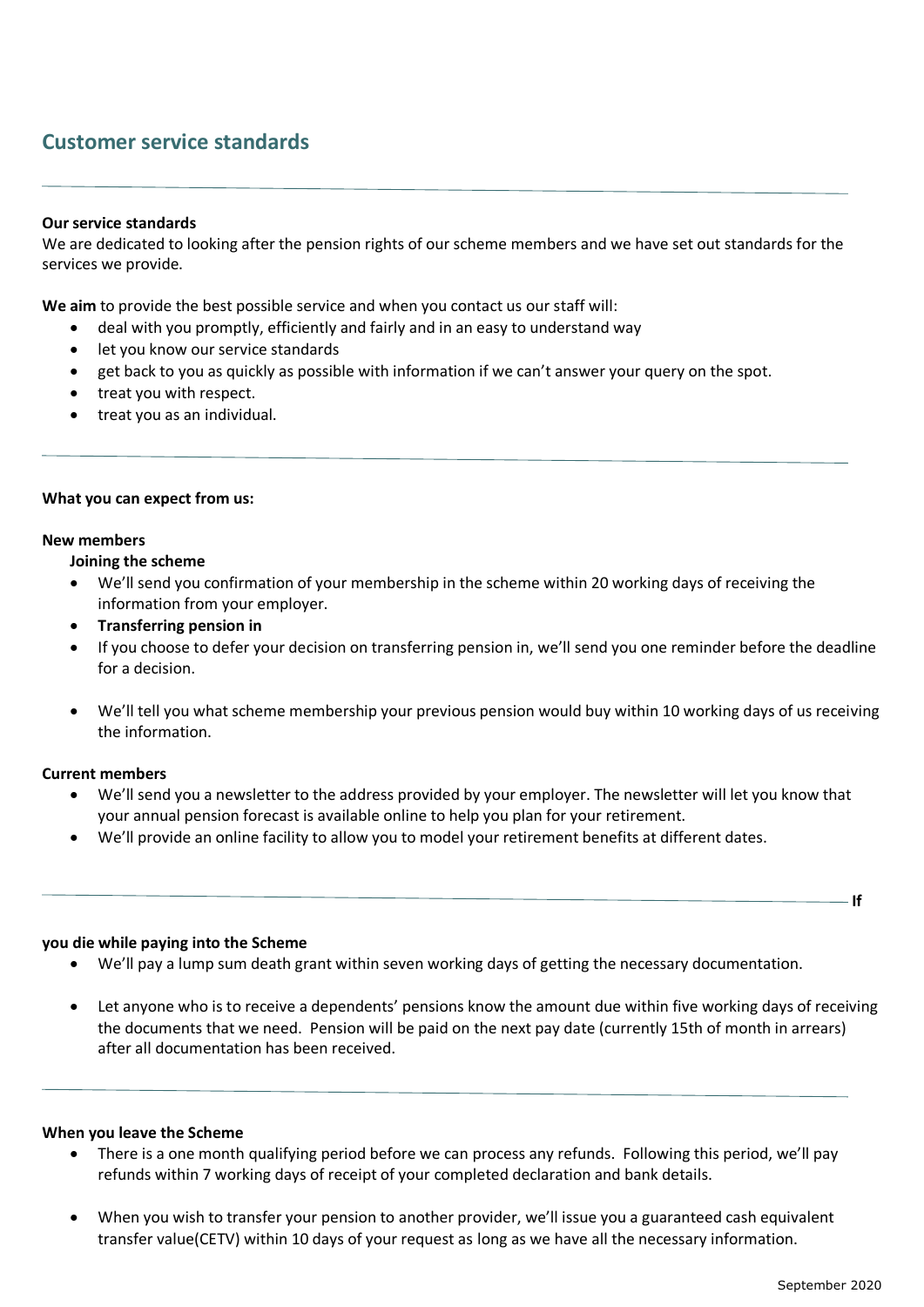• We'll pay a CETV within 10 working days of receiving all completed transfer discharge forms.

## If you choose to leave your benefits with us until you retire:

- We'll provide you with an annual newsletter letting you know that your annual pension forecast is available online. This will show the current value of preserved benefits (as increased in line with inflation). You can request a paper copy of your forecast if you prefer.
- Where we do not hold a valid address, we'll make every effort to contact you to provide you with an annual newsletter but it is up to you to tell us if you change address.

## **When you retire**

- We'll pay retirement benefits within seven working days of the Lothian Pension Fund receiving your completed retirement declaration form.
- Return original birth/marriage/civil partners certificate by recorded delivery.
- We'll send a pension payslip for your first pension payment. Thereafter, we'll send you a monthly pension payslip twice a year in April and May. We'll send an additional monthly payslip if there is a change to your pension over the value of £10.00.

## **Retired members**

- We'll send you a newsletter and annual report summary at least once a year.
- When we are notified of the death of a pensioner, we'll calculate any dependents' benefits within five working days of receiving the documents that we need.

## **When you contact us:**

by telephone, we'll

- return messages within one working day.
- deal with your enquiry or complaint on the spot if we can or return your call within one day.
- tell you what we can do and when. If we can't help you immediately, give you a timescale to get back to you. If we can't help you, we will try to tell you who can help.

## **When you contact us:**

by letters and emails, we'll:

- answer your letters and emails with an initial response within 2 working days of receiving them.
- if your enquiry is complex, we'll deal with these within the standard for your request and keep you updated if an answer takes longer.
- make our letters clear and easy to understand.

## in person:

As of March 2020, we are following Government guidance and our staff are working from home and our office building is closed to visitors.

We'll always be helpful to anyone who contacts us on your behalf but may need your authorisation to give information to someone who is helping you.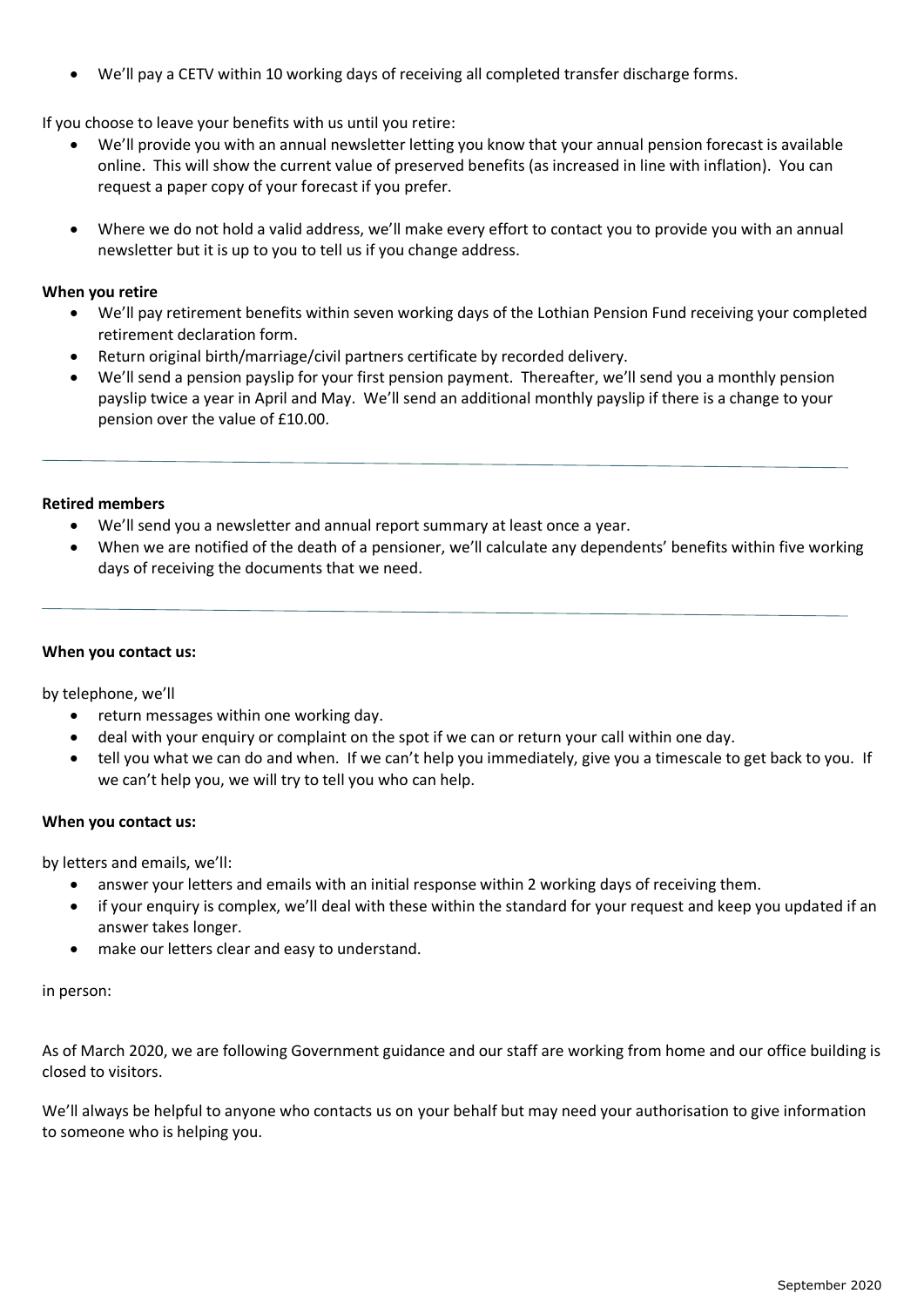# **Complaints, suggestions and compliments**

We are committed to providing our members with excellent customer service and value all your comments and suggestions.

### **If things go wrong**

Sometimes things go wrong and this leaflet will help you through the process of making a complaint and tells you what we'll do to resolve it.

### **When things go right**

We also need your feedback to tell us what we are doing right, and where improvements can be made.

#### **Our standards**

Our Service Charter explains the service you can expect when you contact us. You can view or download a copy from our website www.lpf.org.uk or phone us and we'll send you one.

#### **Let us know what you think**

We want to hear how you found our service. Was something not quite right and left you unhappy with our service? Was the service you received exceptional or do you want to make a suggestion on how we can do things better?

Let us know how we did by contacting us in any one of the ways shown on the back of this leaflet or filling in the form at the end of this leaflet and send it back to us.

## **What happens after you contact us? Suggestions and compliments**

we'll acknowledge your suggestion or compliment within 10 working days. We'll let you know what we have done in our response.

#### **Complaints**

Our complaints processes are on the back of this leaflet and explains how we deal with different types of complaints – the service we have delivered and how pension rules were applied.

## **How we handle complaints**

## **Our Service: Complaints about the service you have received from Lothian Pension Fund**

When you make a complaint, we'll make every attempt to resolve it on the spot. If this is not possible, the Pensions Administration Manager will investigate the matter and respond to you within 20 working days. If you are still not satisfied once been through our complaints process:

You can make a formal complaint to: The Pensions Ombudsman, 11 Belgrave Road, London, SW1V 1RB Tel:020763022 00 or Scottish Public Services Ombudsman, 4 Melville Street, Edinburgh, EH3 7NS Tel: 0800 377 7330

**Pension Rules: Complaints about how pension rules are applied by Lothian Pension Fund**  For example, decisions relating to benefit calculations or payments, previous membership, transfer in/out or AVCs